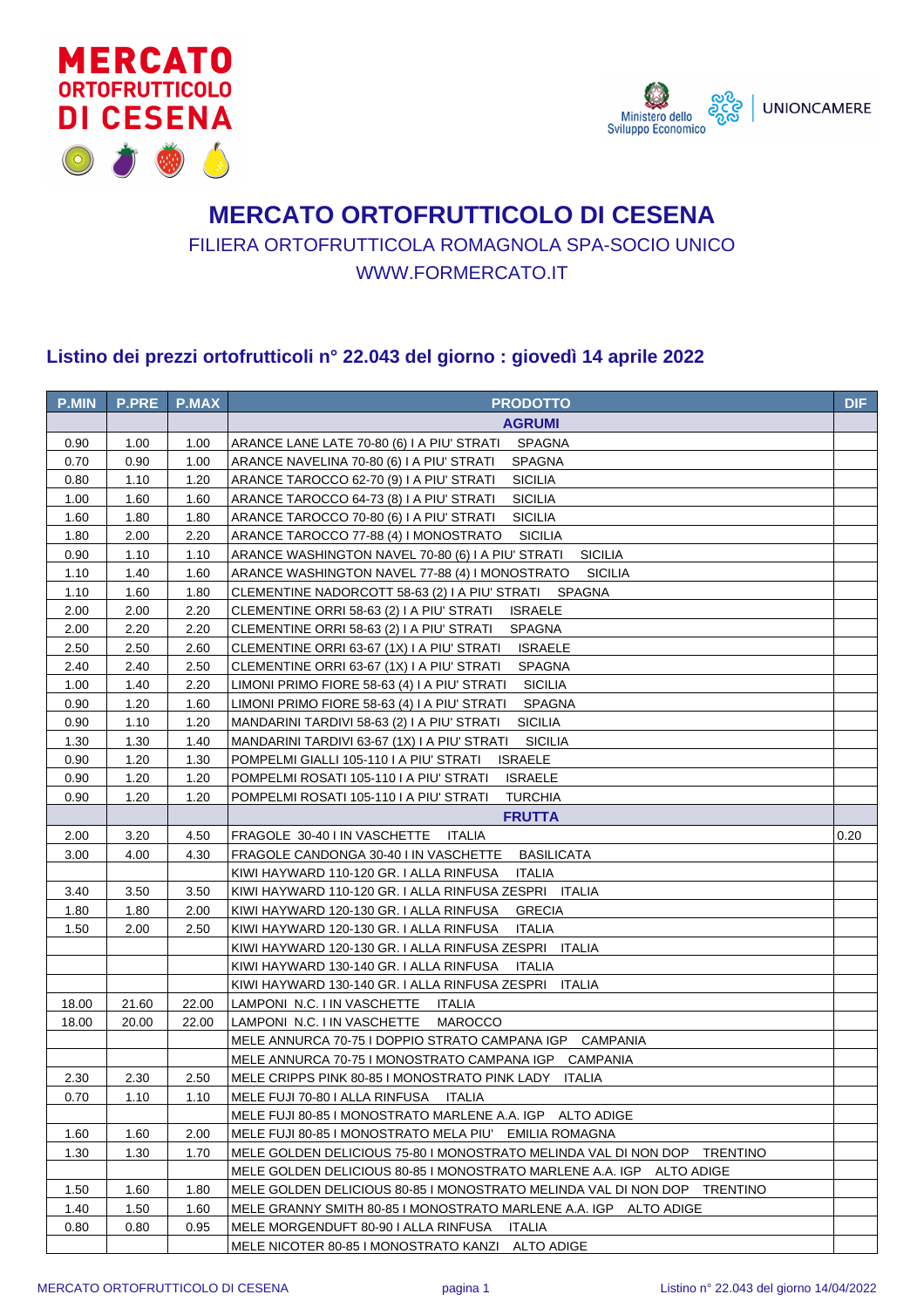| <b>P.MIN</b> | <b>P.PRE</b> | <b>P.MAX</b> | <b>PRODOTTO</b>                                                               | <b>DIF</b> |
|--------------|--------------|--------------|-------------------------------------------------------------------------------|------------|
| 1.30         | 1.80         | 1.90         | MELE RENETTA DEL CANADA 80-85 I MONOSTRATO MELINDA VAL DI NON DOP TRENTINO    |            |
|              |              |              | MELE SCILATE 80-85 I MONOSTRATO ENVY ALTO ADIGE                               |            |
| 1.20         | 1.30         | 1.40         | MELE STARK DELICIOUS 80-85 I MONOSTRATO MARLENE A.A. IGP ALTO ADIGE           |            |
| 15.50        | 15.50        | 18.00        | MIRTILLI N.C. I IN VASCHETTE PERU'                                            |            |
|              |              |              | MIRTILLI N.C. I IN VASCHETTE SPAGNA                                           |            |
| 19.00        | 20.00        | 20.00        | MORE DI ROVO N.C. I IN VASCHETTE MESSICO                                      |            |
| 2.50         | 2.80         | 3.00         | PERE ABATE FETEL 70-75 I MONOSTRATO 16 PZ. (30X50) EMILIA ROMAGNA             |            |
| 1.50         | 1.60         | 2.00         | PERE CONFERENCE 70-80   ALLA RINFUSA  OLANDA                                  |            |
|              |              |              | PERE COSCIA 60-65 I A PIU' STRATI 45 PZ. 10 KG CILE                           |            |
| 1.80         | 2.20         | 2.30         | PERE DECANA COMIZIO 80-90 I ALLA RINFUSA OLANDA                               |            |
|              |              |              | PERE MAX RED BARTLETT 75-80 I A PIU' STRATI 40 PZ. 10 KG ARGENTINA            |            |
|              |              |              | PERE WILLIAM 65-70 I A PIU' STRATI 100-110 PZ 18 KG ARGENTINA                 |            |
| 2.00         | 2.00         | 2.50         | PERE WILLIAM 75-80 I A PIU' STRATI 50 PZ. 12,5 KG SUD AFRICA                  |            |
| 18.00        | 20.00        | 23.20        | RIBES ROSSO N.C. I IN VASCHETTE CILE                                          |            |
| 3.00         | 3.80         | 4.00         | UVA DA TAVOLA BIANCA TIMPSON N.C. I MONOSTRATO PERU'                          |            |
| 2.80         | 3.00         | 3.00         | UVA DA TAVOLA ROSATA RED GLOBE N.C. I MONOSTRATO 4,5 KG PERU'                 |            |
|              |              |              | UVA DA TAVOLA ROSATA RED GLOBE N.C. I MONOSTRATO  8,2 KG   PERU'              |            |
|              |              |              | <b>ORTAGGI</b>                                                                |            |
|              |              |              | AGLI BIANCHI N.C. I IN TRECCE<br><b>FRANCIA</b>                               |            |
| 3.80         | 4.50         | 5.50         | AGLI BIANCHI N.C. I IN TRECCE ITALIA                                          |            |
| 3.00         | 3.00         | 3.40         | AGLI BIANCHI N.C. I ALLA RINFUSA SPAGNA                                       |            |
|              |              |              | AGLI BIANCHI N.C. I TRE PEZZI SPAGNA                                          |            |
| 3.00         | 3.00         | 3.50         | AGLI FRESCHI  N.C. I ALLA RINFUSA<br><b>EGITTO</b>                            |            |
|              |              |              | AGLI ROSA 60-80 I MONOSTRATO FRANCIA                                          |            |
|              |              |              | ASPARAGI BIANCHI 16-20 I IN MAZZI VENETO                                      |            |
|              |              |              | ASPARAGI SELVATICI ASPARAGINA I IN MAZZI ITALIA                               |            |
| 4.50         | 5.50         | 6.00         | ASPARAGI VERDI 12-16 I IN MAZZI<br>CAMPANIA                                   |            |
| 6.00         | 6.00         | 6.50         | ASPARAGI VERDI 12-16 I IN MAZZI<br><b>EMILIA ROMAGNA</b>                      |            |
|              |              |              | ASPARAGI VERDI 12-16 I IN MAZZI<br><b>ITALIA</b>                              |            |
| 6.00         | 6.50         | 6.50         | ASPARAGI VERDI 16-20 I IN MAZZI<br><b>CAMPANIA</b>                            |            |
| 5.70         | 6.00         | 6.00         | ASPARAGI VERDI 16-20 I IN MAZZI<br>ITALIA                                     |            |
|              |              |              | ASPARAGI VERDI ASPARAGINA I IN MAZZI ITALIA                                   |            |
|              |              |              | BASILICO N.C. I IN MAZZI MAZZO ITALIA                                         |            |
| 0.90         | 1.00         | 1.10         | BIETOLE DA COSTA N.C. I A PIU' STRATI ITALIA                                  |            |
| 1.20         | 1.20         | 1.40         | BIETOLE DA FOGLIA (ERBETTE) N.C. I IN MAZZI A PIU' STRATI<br><b>ITALIA</b>    |            |
|              |              |              | CARCIOFI CON SPINE 7.5-9 CM I A PIU' STRATI CAD. SARDEGNA                     |            |
| 0.80         | 0.90         | 1.40         | CARCIOFI ROMANESCO 9-11 CM I A PIU' STRATI - CAD. ITALIA                      |            |
|              |              |              | CARCIOFI ROMANESCO VIOLA 9-11 CM I MONOSTRATO CAD. ITALIA                     |            |
| 0.40         | 0.55         | 0.65         | CARCIOFI VIOLETTO SENZA SPINE 7.5-9 CM I A PIU' STRATI CAD. TUNISIA           |            |
| 0.35         | 0.55         | 0.80         | CARCIOFI VIOLETTO TEROM 7.5-9 CM I A PIU' STRATI CAD. ITALIA                  |            |
| 0.60         | 0.60         | 0.80         | CARCIOFI VIOLETTO TEROM 7.5-9 CM I A PIU' STRATI CAD. TOSCANA                 |            |
| 0.60         | 0.90         | 1.00         | CARCIOFINI MEDI I ALLA RINFUSA ITALIA<br>CAROTE N.C. I ALLA RINFUSA<br>ITALIA |            |
|              |              |              | CAROTE N.C. I IN MAZZI ITALIA                                                 |            |
|              |              |              | CAROTE N.C. I VASSOI FILMATI ITALIA                                           |            |
| 1.20         | 1.20         | 1.40         | CAVOLFIORE BIANCO 8 PZ. (40X60) I MONOSTRATO<br>ITALIA                        |            |
| 1.40         | 1.60         | 1.80         | CAVOLFIORE ROMANESCO 6 PZ. (40X60) I MONOSTRATO<br><b>ITALIA</b>              |            |
| 0.90         | 1.80         | 2.30         | CAVOLI BROCCOLI N.C. I MONOSTRATO<br>PUGLIA                                   |            |
| 0.50         | 0.80         | 1.00         | CAVOLI CAPPUCCI BIANCHI 6 PZ. (30X50) I MONOSTRATO<br>ITALIA                  |            |
| 1.50         | 1.80         | 2.00         | CAVOLI NERI MEDI I IN MAZZI ITALIA                                            |            |
| 0.50         | 0.80         | 0.85         | CAVOLI VERZA 6 PZ. (30X50) I MONOSTRATO<br>ITALIA                             |            |
| 1.80         | 2.00         | 3.00         | CETRIOLI 14-21 CM. I A PIU' STRATI ITALIA                                     |            |
| 1.20         | 1.30         | 1.40         | CICORIA CATALOGNA A PUNTARELLE N.C. I A PIU' STRATI<br>ITALIA                 |            |
| 0.50         | 1.20         | 1.30         | CICORIA CATALOGNA N.C. I A PIU' STRATI ITALIA                                 |            |
| 1.30         | 1.50         | 1.80         | CIME DI RAPA N.C. I IN MAZZI A PIU' STRATI<br>ITALIA                          |            |
|              |              |              | CIPOLLE PIATTE BIANCHE 30-50 I MONOSTRATO FRESCHE ITALIA                      |            |
| 0.50         | 0.70         | 0.80         | CIPOLLE TONDE BIANCHE N.C. I ALLA RINFUSA SACCHI ITALIA                       |            |
| 0.45         | 0.60         | 0.80         | CIPOLLE TONDE DORATE 60-80 I ALLA RINFUSA SACCHI ITALIA                       |            |
| 0.50         | 0.70         | 0.80         | CIPOLLE TONDE ROSSE 60-80 I ALLA RINFUSA SACCHI ITALIA                        |            |
| 1.40         | 2.00         | 2.00         | CIPOLLOTTI BIANCHI N.C. I IN MAZZI ITALIA                                     |            |
| 2.50         | 2.60         | 3.00         | CIPOLLOTTI ROSSI DI TROPEA N.C. I IN MAZZI DI TROPEA IGP<br>CALABRIA          |            |
| 3.00         | 3.60         | 4.50         | FAGIOLINI N.C. I ALLA RINFUSA MAROCCO                                         | 0.30       |
|              |              |              | FAGIOLINI PIATTI VERDI N.C. I ALLA RINFUSA<br>MAROCCO                         |            |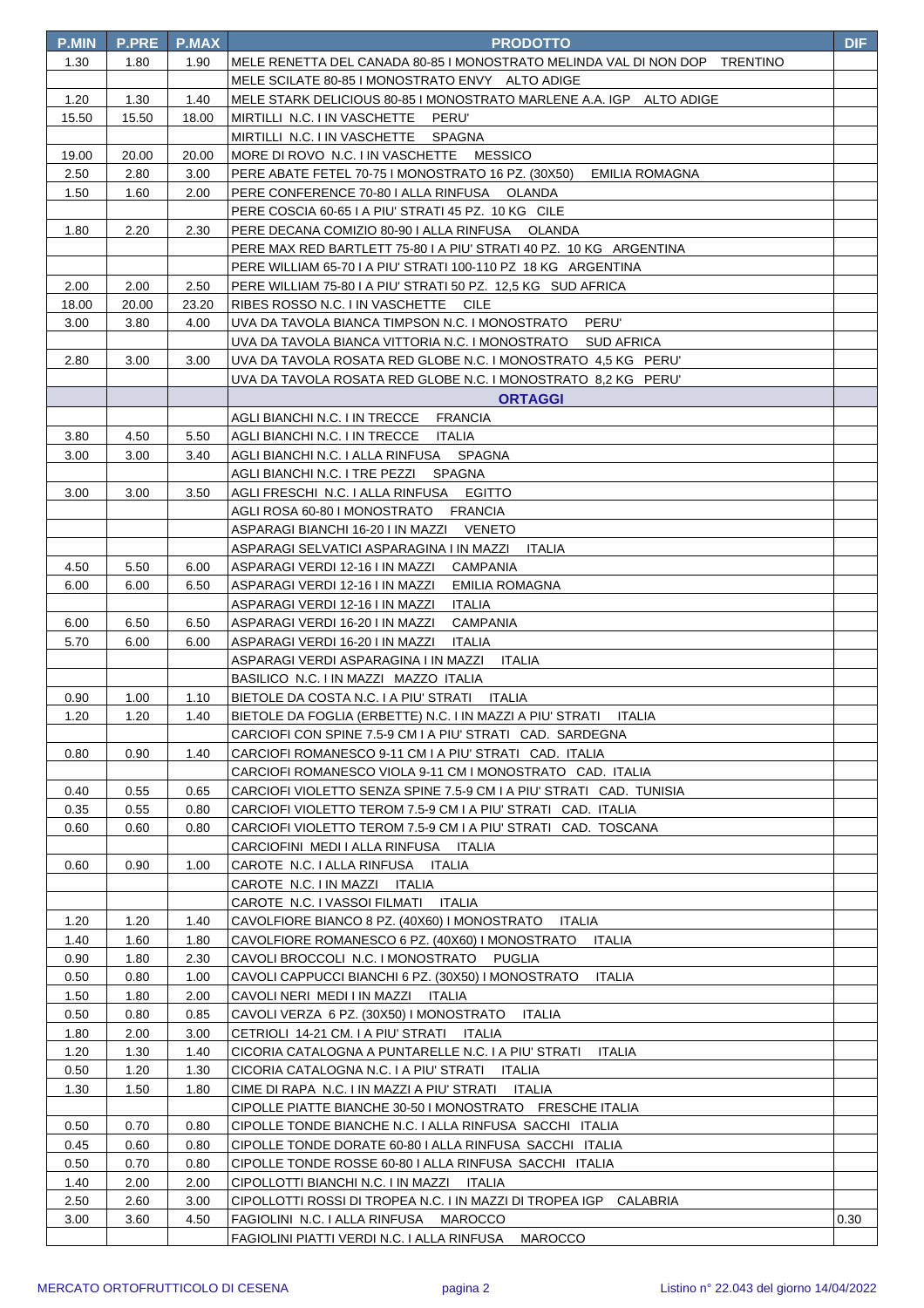| <b>P.MIN</b> | <b>P.PRE</b> | P.MAX | <b>PRODOTTO</b>                                                                                                                          | <b>DIF</b> |
|--------------|--------------|-------|------------------------------------------------------------------------------------------------------------------------------------------|------------|
| 1.80         | 2.40         | 2.50  | FAVE N.C. I ALLA RINFUSA ITALIA                                                                                                          | 0.20       |
| 1.00         | 1.40         | 1.50  | FINOCCHI 10 PZ. (30X50) I MONOSTRATO ITALIA                                                                                              |            |
|              |              |       | FINOCCHI N.C. II DOPPIO STRATO ITALIA                                                                                                    |            |
| 0.45         | 0.50         | 0.50  | FIORI DI ZUCCA N.C. I CAD. ITALIA                                                                                                        |            |
| 3.40         | 3.50         | 3.60  | FUNGHI PLEUROTUS OSTREATUS N.C. I DOPPIO STRATO<br><b>ITALIA</b>                                                                         |            |
| 1.80         | 2.10         | 2.10  | FUNGHI PRATAIOLI BIANCHI 40-50 I MONOSTRATO ITALIA                                                                                       |            |
| 1.00         | 2.00         | 2.20  | INDIVIE RICCIA 6 PZ. (30X50) I MONOSTRATO ITALIA                                                                                         |            |
| 1.00         | 2.00         | 2.20  | INDIVIE SCAROLA 8 PZ. (30X50) I MONOSTRATO ITALIA                                                                                        |            |
| 1.20         | 1.30         | 1.40  | ITALIA<br>LATTUGHE CAPPUCCIO 6 PZ. (30X50) I MONOSTRATO                                                                                  |            |
| 1.00         | 1.40         | 2.00  | LATTUGHE GENTILE 8 PZ. (30X50) I MONOSTRATO<br>ITALIA                                                                                    |            |
| 1.80         | 2.20         | 2.50  | LATTUGHE ICEBERG 10 PZ. (40X60) I MONOSTRATO FILMATO<br>SPAGNA                                                                           |            |
| 1.30         | 1.40         | 1.50  | LATTUGHE ROMANA 8 PZ. (30X50) I DOPPIO STRATO<br>ITALIA                                                                                  |            |
| 1.20         | 1.40         | 1.50  | MELANZANE N.C. I MONOSTRATO<br>ITALIA                                                                                                    | 0.10       |
| 0.80         | 0.90         | 1.10  | MELANZANE N.C. I A PIU' STRATI<br><b>SPAGNA</b>                                                                                          |            |
|              |              |       | MELANZANE CHIARE N.C. I MONOSTRATO<br>ITALIA                                                                                             |            |
| 1.20         | 1.60         | 1.80  | MELANZANE LUNGHE N.C. I A PIU' STRATI<br><b>ITALIA</b>                                                                                   | 0.10       |
|              |              |       | MELONI GIALLI INVERNALI 1250-1600 GR. I MONOSTRATO<br><b>BRASILE</b>                                                                     |            |
| 0.60         | 0.60         | 1.00  | PATATE P. BIANCA 40-80   ALLA RINFUSA SACCHI ITALIA                                                                                      |            |
|              |              |       | PATATE P. GIALLA 40-80 I ALLA RINFUSA SACCHI NOVELLE EGITTO                                                                              |            |
| 0.45         | 0.60         | 0.80  | PATATE P. GIALLA 40-80   ALLA RINFUSA CASSE ITALIA                                                                                       |            |
| 0.45         | 0.60         | 1.00  | PATATE P. GIALLA 40-80 I ALLA RINFUSA SACCHI ITALIA                                                                                      |            |
|              |              |       | PATATE P. GIALLA 40-80 I ALLA RINFUSA SACCHI OLANDA                                                                                      |            |
|              |              |       | PATATE P. GIALLA 40-80 I ALLA RINFUSA CASSE NOVELLE SICILIA                                                                              |            |
|              |              |       | PATATE ROSSE 40-80 I ALLA RINFUSA SACCHI FRANCIA                                                                                         |            |
| 2.00         | 2.00         | 2.40  | PEPERONI LUNGHI GIALLI N.C. I MONOSTRATO<br><b>SICILIA</b>                                                                               | -0.20      |
| 2.00         | 2.00         | 2.40  | PEPERONI LUNGHI ROSSI N.C. I MONOSTRATO<br><b>SICILIA</b>                                                                                | -0.20      |
| 1.40         | 1.80         | 2.00  | PEPERONI QUADRATI GIALLI GG (90-110) I ALLA RINFUSA<br><b>SPAGNA</b>                                                                     | $-0.20$    |
| 1.40         | 1.80         | 2.00  | PEPERONI QUADRATI ROSSI GG (90-110) I ALLA RINFUSA<br><b>SPAGNA</b>                                                                      | -0.20      |
| 2.00         | 3.80         | 4.00  | PISELLI VERDI SCURI N.C. I ALLA RINFUSA<br>ITALIA                                                                                        |            |
|              |              |       | POMODORI CILIEGINI MEDI I A PIU' STRATI<br>ITALIA                                                                                        |            |
| 2.40         | 3.20         | 3.50  | POMODORI CILIEGINI PICCOLI I A PIU' STRATI<br>SICILIA                                                                                    | -0.20      |
| 3.00         | 4.00         | 4.50  | POMODORI COSTOLUTI TIPO MARINDA 57-67 I DOPPIO STRATO<br><b>SICILIA</b>                                                                  |            |
| 2.00         | 2.00         | 2.60  | POMODORI CUORE DI BUE VERDI 82-102 I MONOSTRATO<br>ITALIA                                                                                | -0.40      |
| 3.50         | 4.00         | 5.00  | POMODORI DATTERINI N.C. I DOPPIO STRATO<br>ITALIA<br>ITALIA                                                                              |            |
| 2.60         | 3.20         | 3.40  | POMODORI TIPO PICCADILLY N.C. I A PIU' STRATI                                                                                            |            |
| 2.40         | 2.80         | 3.20  | POMODORI TONDI LISCI ROSSI 67-82 I DOPPIO STRATO MAROCCO<br>POMODORI TONDI LISCI ROSSI A GRAPPOLO 67-82 I DOPPIO STRATO<br><b>ITALIA</b> | -0.20      |
| 1.20         | 2.00         | 2.50  | POMODORI TONDI LISCI ROSSI A GRAPPOLO 67-82 I DOPPIO STRATO<br><b>SPAGNA</b>                                                             | -0.20      |
|              |              |       | POMODORI TONDO SARDO N.C. I ALLA RINFUSA ITALIA                                                                                          |            |
| 1.20         | 1.50         | 1.60  | PORRI 40-60   ALLA RINFUSA<br>ITALIA                                                                                                     |            |
|              |              |       | PORRI 40-60   ALLA RINFUSA<br>OLANDA                                                                                                     |            |
| 1.60         | 2.00         | 2.30  | PREZZEMOLI N.C. I IN MAZZI<br>ITALIA                                                                                                     |            |
| 2.00         | 2.50         | 3.00  | RADICCHIO CICORINO MISTO N.C. I ALLA RINFUSA<br>ITALIA                                                                                   |            |
| 1.50         | 2.50         | 2.50  | RADICCHIO ROSSO LUNGO PRECOCE 12 PZ. (30X50) I MONOSTRATO<br><b>ITALIA</b>                                                               |            |
|              |              |       | RADICCHIO ROSSO TARDIVO N.C. I MONOSTRATO VENETO                                                                                         |            |
| 2.00         | 2.60         | 2.80  | RADICCHIO ROSSO TONDO 12 PZ. (30X50) I MONOSTRATO<br>ITALIA                                                                              |            |
| 1.80         | 2.50         | 3.00  | RADICCHIO VARIEGATO N.C. I MONOSTRATO<br>ITALIA                                                                                          |            |
| 0.25         | 0.30         | 0.60  | RAVANELLI TONDI ROSSI N.C. I 10 MAZZI MAZZO ITALIA                                                                                       |            |
|              |              |       | ROSMARINO N.C. I ALLA RINFUSA<br>ITALIA                                                                                                  |            |
|              |              |       | RUCOLA SELVATICA N.C. I 20 MAZZI MAZZO ITALIA                                                                                            |            |
| 2.80         | 3.00         | 3.00  | RUCOLA SELVATICA N.C. I ALLA RINFUSA<br>ITALIA                                                                                           |            |
| 1.00         | 1.60         | 2.00  | SALSOLA AGRETTO N.C. I IN MAZZI<br><b>ITALIA</b>                                                                                         |            |
|              |              |       | SALVIA N.C. I ALLA RINFUSA<br>ITALIA                                                                                                     |            |
|              |              |       | SCALOGNO COMUNE N.C. I ALLA RINFUSA RETE FRANCIA                                                                                         |            |
| 0.60         | 0.80         | 0.90  | SEDANI DA COSTA VERDI MEDI I DOPPIO STRATO<br>ITALIA                                                                                     |            |
| 1.00         | 1.10         | 1.30  | SEDANI DA COSTA VERDI MEDI I MONOSTRATO<br>ITALIA                                                                                        |            |
| 0.80         | 1.20         | 1.50  | SPINACI RICCI N.C. I ALLA RINFUSA<br>ITALIA                                                                                              |            |
| 1.60         | 2.00         | 2.50  | TOPINAMBUR N.C. I ALLA RINFUSA<br><b>ITALIA</b>                                                                                          |            |
|              |              |       | ZUCCHE BUTTERNUT MEDIE I MONOSTRATO<br>ARGENTINA                                                                                         |            |
| 1.80         | 2.00         | 2.20  | <b>MESSICO</b><br>ZUCCHE TONDE DELICA MEDIE I MONOSTRATO                                                                                 |            |
| 1.60         | 1.90         | 2.00  | ZUCCHINE CHIARE LUNGHE 14-21 CM. I A PIU' STRATI<br>ITALIA                                                                               | -0.10      |
| 1.50         | 1.80         | 1.90  | ZUCCHINE SCURE LUNGHE 14-21 CM. I A PIU' STRATI<br><b>ITALIA</b>                                                                         |            |
|              |              |       | ZUCCHINE SCURE LUNGHE 21-28 CM. I A PIU' STRATI<br><b>ITALIA</b>                                                                         |            |
|              |              |       | ZUCCHINE SCURE LUNGHE 7-14 CM. I MONOSTRATO<br>LAZIO                                                                                     |            |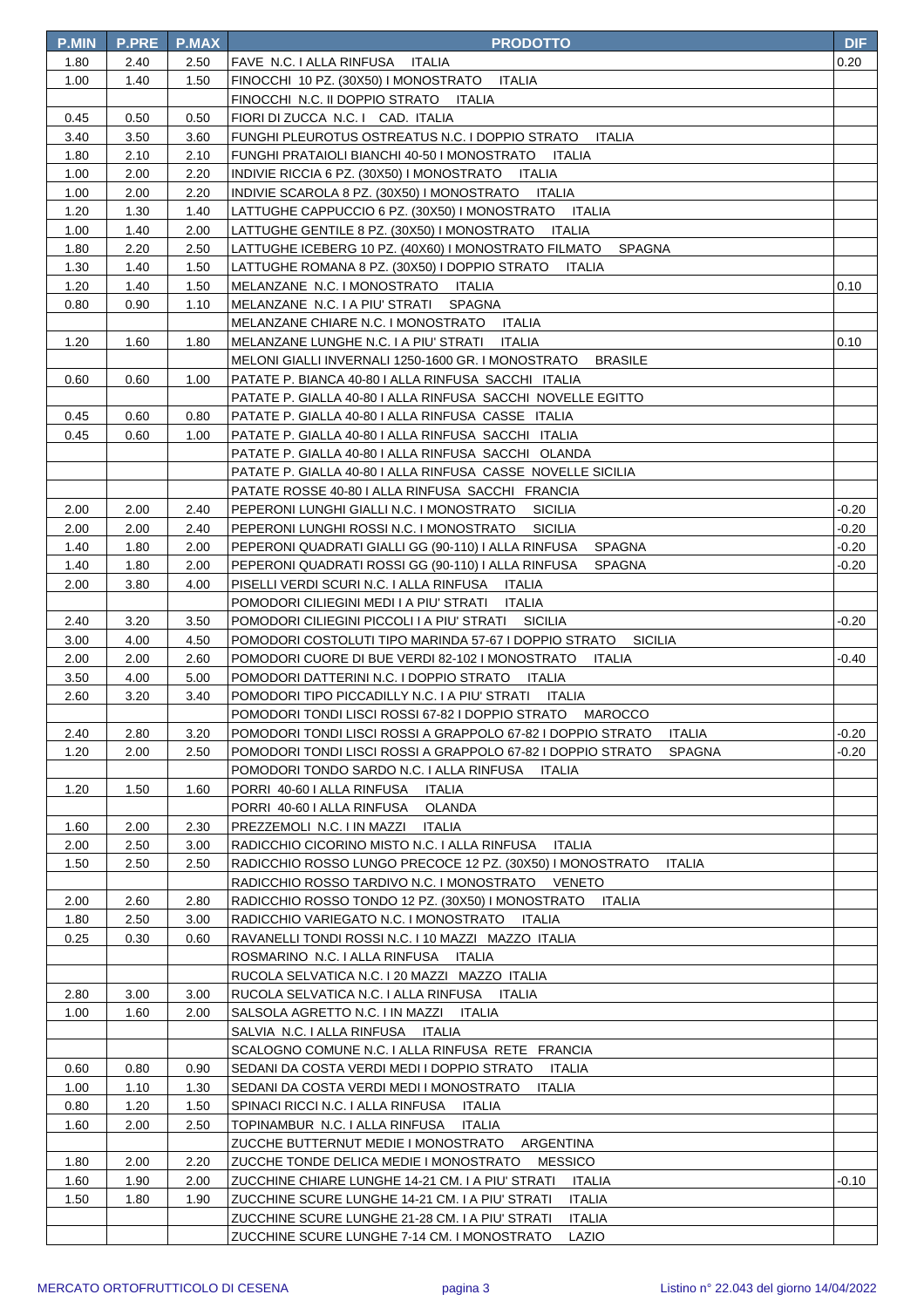| <b>P.MIN</b> | <b>P.PRE</b> | <b>P.MAX</b> | <b>PRODOTTO</b>                                                                                     | <b>DIF</b> |
|--------------|--------------|--------------|-----------------------------------------------------------------------------------------------------|------------|
|              |              |              | <b>PRODOTTI ESOTICI</b>                                                                             |            |
|              |              |              | ANANAS GOLD 6 PZ. (40X60) I MONOSTRATO MATURAZIONE IN PIANTA COSTA RICA                             |            |
| 0.90         | 1.40         | 1.60         | ANANAS GOLD 7 PZ. (40X60) I MONOSTRATO COSTA RICA                                                   |            |
| 3.50         | 3.50         | 3.80         | ANANAS GOLD 7 PZ. (40X60) I MONOSTRATO VIA AEREA REPUBBLICA DOMINICANA                              |            |
| 3.40         | 3.50         | 4.00         | AVOCADO 306-365 (12) I MONOSTRATO ISRAELE                                                           |            |
|              |              |              | AVOCADO HASS 306-365 (12) I MONOSTRATO SPAGNA                                                       |            |
| 0.80         | 1.10         | 1.10         | BANANE CAVENDISH N.C. I A PIU' STRATI AMERICA CENTRALE                                              |            |
| 1.20         | 1.35         | 1.48         | BANANE CAVENDISH N.C. I A PIU' STRATI CHIQUITA AMERICA CENTRALE                                     |            |
| 4.00         | 5.00         | 7.00         | FRUTTO DELLA PASSIONE N.C. I ALLA RINFUSA COLOMBIA                                                  |            |
|              |              |              | LIME 53-56 I A PIU' STRATI BRASILE                                                                  |            |
| 1.75         | 2.50         | 3.00         | MANGHI 8 PZ. (30X40) I MONOSTRATO BRASILE                                                           |            |
| 7.00         | 7.50         | 10.50        | MANGHI 8 PZ. (30X40) I MONOSTRATO VIA AEREA PERU'                                                   |            |
|              |              |              | PAPAIA 6 PZ. I MONOSTRATO BRASILE                                                                   |            |
| 3.50         | 4.60         | 4.60         | PAPAIA FORMOSA 3 PZ. I MONOSTRATO BRASILE                                                           |            |
|              |              |              | ZENZERO N.C. I ALLA RINFUSA BRASILE                                                                 |            |
|              |              |              | <b>PRODOTTI SECCHI</b>                                                                              |            |
|              |              |              | ALBICOCCHE SECCHE MEDIE I ALLA RINFUSA TURCHIA                                                      |            |
| 14.00        | 14.00        | 15.00        | ANACARDI 180-210   ALLA RINFUSA BRASILE                                                             |            |
| 13.00        | 13.00        | 14.00        | ANACARDI 180-210   ALLA RINFUSA VIETNAM                                                             |            |
|              |              |              | ARACHIDI 7-9 FANCY ALLA RINFUSA EGITTO                                                              |            |
|              |              |              | ARACHIDI 7-9 EXTRA FANCY ALLA RINFUSA ISRAELE                                                       |            |
|              |              |              | ARACHIDI 9-11 FANCY ALLA RINFUSA EGITTO                                                             |            |
|              |              |              | CECI SECCHI 8+ I ALLA RINFUSA MESSICO                                                               |            |
|              |              |              | CECI SECCHI N.C. I ALLA RINFUSA ITALIA                                                              |            |
|              |              |              | DATTERI DEGLET NOUR N.C. I IN VASCHETTE TUNISIA                                                     |            |
|              |              |              | DATTERI MEDJOUL GIANT (23+ GR.) I ALLA RINFUSA     ISRAELE                                          |            |
|              |              |              | DATTERI MEDJOUL LARGE (18-23 GR.) I ALLA RINFUSA     ISRAELE                                        |            |
|              |              |              | DATTERI MEDJOUL SUPER GIANT (26+GR.) I ALLA RINFUSA ISRAELE                                         |            |
|              |              |              | FAGIOLI SECCHI BORLOTTI CRANBERRY N.C. I ALLA RINFUSA SACCHETTI CANADA                              |            |
|              |              |              | FAGIOLI SECCHI BORLOTTI LAMON N.C. I ALLA RINFUSA SACCHETTI ITALIA                                  |            |
|              |              |              | FAGIOLI SECCHI CANNELLINI N.C. I ALLA RINFUSA SACCHETTI ARGENTINA                                   |            |
|              |              |              | FAVE SECCHE N.C. I ALLA RINFUSA SACCHETTI SGUSCIATE EGITTO                                          |            |
|              |              |              | FICHI SECCHI N.C. I ALLA RINFUSA GRECIA                                                             |            |
|              |              |              | LENTICCHIE SECCHE COMUNI MEDIE I ALLA RINFUSA CANADA                                                |            |
| 9.00         | 9.00         | 9.50         | MANDORLE 20-22 U.S. I ALLA RINFUSA SGUSCIATE CALIFORNIA                                             |            |
|              |              |              | MANDORLE 22-24 EXTRA I ALLA RINFUSA SGUSCIATE CALIFORNIA                                            |            |
|              |              |              | MANDORLE N.C. I ALLA RINFUSA PELATE CALIFORNIA                                                      |            |
|              |              |              | NOCCIOLE N.C. I ALLA RINFUSA<br><b>FRANCIA</b>                                                      |            |
| 1.20         | 1.20         | 1.50         | NOCI DI COCCO 12 PZ. (40X60) I ALLA RINFUSA<br>COSTA D'AVORIO                                       |            |
|              |              |              | NOCI FRANQUETTE 30-32 I ALLA RINFUSA<br><b>FRANCIA</b>                                              |            |
| 3.80         | 4.00         | 4.00         | NOCI FRANQUETTE 32-34 I ALLA RINFUSA<br><b>FRANCIA</b>                                              |            |
| 4.20         | 4.50         | 4.50         | NOCI FRANQUETTE 34-36 I ALLA RINFUSA<br><b>FRANCIA</b>                                              |            |
| 5.00         | 5.50         | 6.30         | NOCI LARA 32-34 I ALLA RINFUSA<br><b>ITALIA</b>                                                     |            |
| 6.00         | 7.00         | 7.80         | NOCI LARA 34-36 I ALLA RINFUSA<br><b>ITALIA</b><br>PINOLI CINESI N.C. I ALLA RINFUSA<br><b>CINA</b> |            |
|              |              |              | PINOLI COMUNI N.C. I ALLA RINFUSA                                                                   |            |
|              |              |              | ITALIA<br>PINOLI COMUNI N.C. I ALLA RINFUSA<br>MEDITERRANEO                                         |            |
| 13.50        | 14.00        | 14.00        | PISTACCHI 18-20 I ALLA RINFUSA<br>CALIFORNIA                                                        |            |
|              |              |              | PISTACCHI N.C. I ALLA RINFUSA SGUSCIATI CALIFORNIA                                                  |            |
|              |              |              | PISTACCHI N.C. I ALLA RINFUSA SGUSCIATI IRAN                                                        |            |
|              |              |              | PRUGNE SECCHE 20-30/LB I ALLA RINFUSA FRANCIA                                                       |            |
|              |              |              | PRUGNE SECCHE 30-40/LB I ALLA RINFUSA DENOCCIOLATE FRANCIA                                          |            |
|              |              |              | UVA SECCA SULTANINA MEDIA I ALLA RINFUSA TURCHIA                                                    |            |
|              |              |              |                                                                                                     |            |